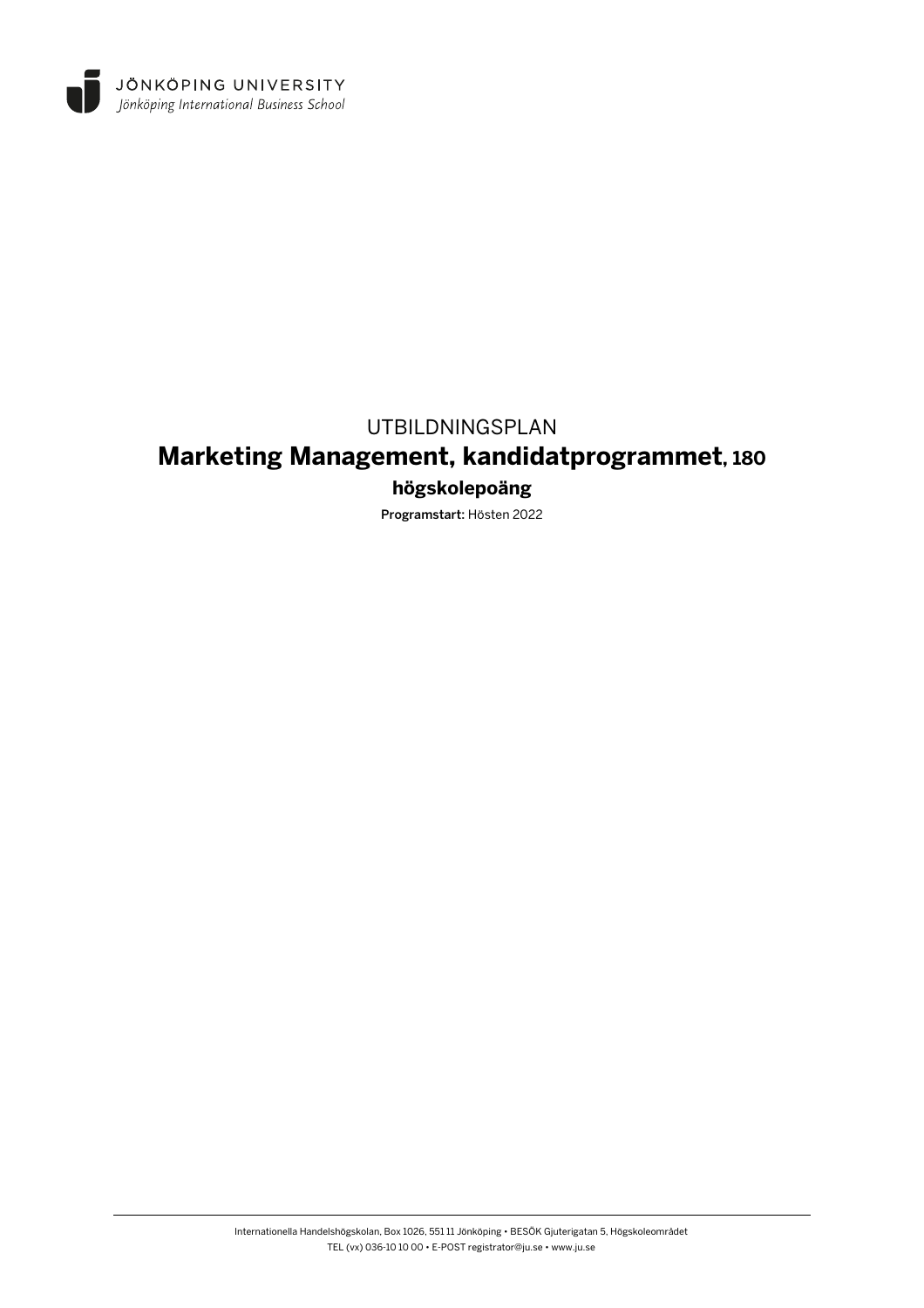## UTBILDNINGSPLAN **Marketing Management, kandidatprogrammet, 180 högskolepoäng**

Marketing Management, Bachelor programme, 180 credits

| Programkod: JGMMA | <b>Fastställd av:</b> Council for Undergraduate and Masters                                | Programstart:    | Hösten 2022 |
|-------------------|--------------------------------------------------------------------------------------------|------------------|-------------|
|                   | Education 2021-05-03                                                                       | Utbildningsnivå: | Grundnivå   |
| Version:          | <b>Reviderad av:</b> Council for Undergraduate and Masters<br>Education 2022-03-15<br>11.1 |                  |             |

## Examensbenämning

Filosofie kandidatexamen med huvudområdet företagsekonomi

Degree of Bachelor of Science with a major in Business Administration

#### Programbeskrivning

To remain competitive in the marketplace, companies are challenged to continuously develop and attune their market offerings to contemporary customer demands and technological change. Likewise, increasing competition for attention reveals the importance of managing and maintaining valuable relationship with all relevant stakeholders. In consequence, more than ever, product development and launch, sales, market reach and communications are matters of great importance. The Marketing Management programme takes its origin in this complexity. The aim is to educate students to be well equipped to support companies' renewal and growth by leading projects and functions within marketing. To this end, the education is specifically oriented towards the area of marketing, but also gives students a fundamental understanding of general functions in business and of international markets.

#### Mål

First level education shall essentially build on the knowledge students acquire in national or specially designed programmes at upper secondary school or corresponding knowledge. First level education shall develop the students to;

- ability to make independent and critical assessments;
- ability to independently perceive, formulate and solve tasks; and
- preparedness to deal with change in working life.

In the educational field concerned, in addition to knowledge and skills, students shall develop ability to;

- seek and evaluate knowledge at a scholarly level and ground; and
- follow the development of knowledge, and exchange knowledge with other people, including people without specialist knowledge of the field.

### Programme specific learning goals

Knowledge and Understanding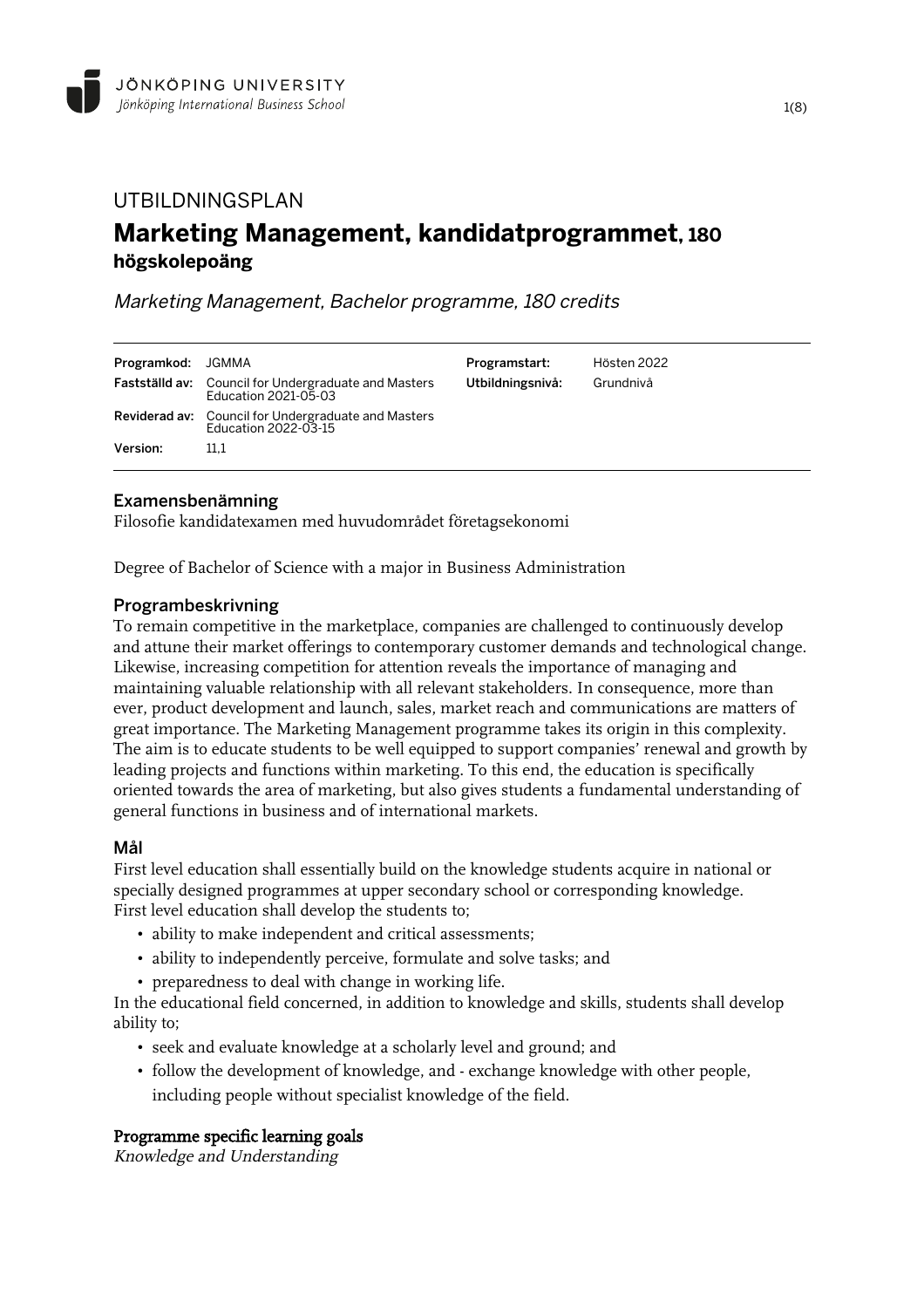Graduates of the programme will have a general knowledge and understanding of business administration and a specialised knowledge and understanding of marketing management. Corresponding Objectives:

Graduates of the programme will be able to

1. demonstrate knowledge and understanding in business administration, including knowledge of the scientific basis of the field, knowledge of applicable methods in the field, and in-depth knowledge in marketing management.

2. demonstrate a general sense of current research issues in marketing management. Skills and Abilities

Graduates of the programme will have acquired problem solving and analytical skills needed for a career with a focus on marketing management, and be effective communicators of activities associated with those skills.

Corresponding Objectives:

Graduates of the programme will be able to

3. demonstrate the ability to search for, gather, evaluate and critically interpret the relevant information for a formulated marketing management problem and also discuss phenomena, issues and situations critically;

4. demonstrate the ability to identify, formulate and solve problems independently and to complete tasks within predetermined time frames;

5. demonstrate the ability to present and discuss information, problems and solutions within marketing management in speech and writing and in dialogue with different audiences; and 6. demonstrate the skills required to work independently in marketing management.

## Judgement and Approach

Graduates of the programme understand the scientific, social, and ethical aspects of practical work and research in marketing management, including the role, use, and development of knowledge.

Corresponding Objectives:

Graduates of the programme will be able to

7. demonstrate the ability to make assessments in Business Administration taking into account relevant scientific, social and ethical aspects; including specifically to define concepts and theoretical perspectives on ethical and responsible marketing management relevant for international and culturally diverse settings.

8. demonstrate insight into the role of knowledge in society and the responsibility of the individual for how it is used; and

9. demonstrate the ability to identify their need for further knowledge and ongoing learning.

## Mission Driven

Graduates of the programme will be equipped to contribute to the advancement of business practice in international environments with particular emphasis on aspects of Ownership, and/or Entrepreneurship and/or Renewal.

Corresponding Objectives: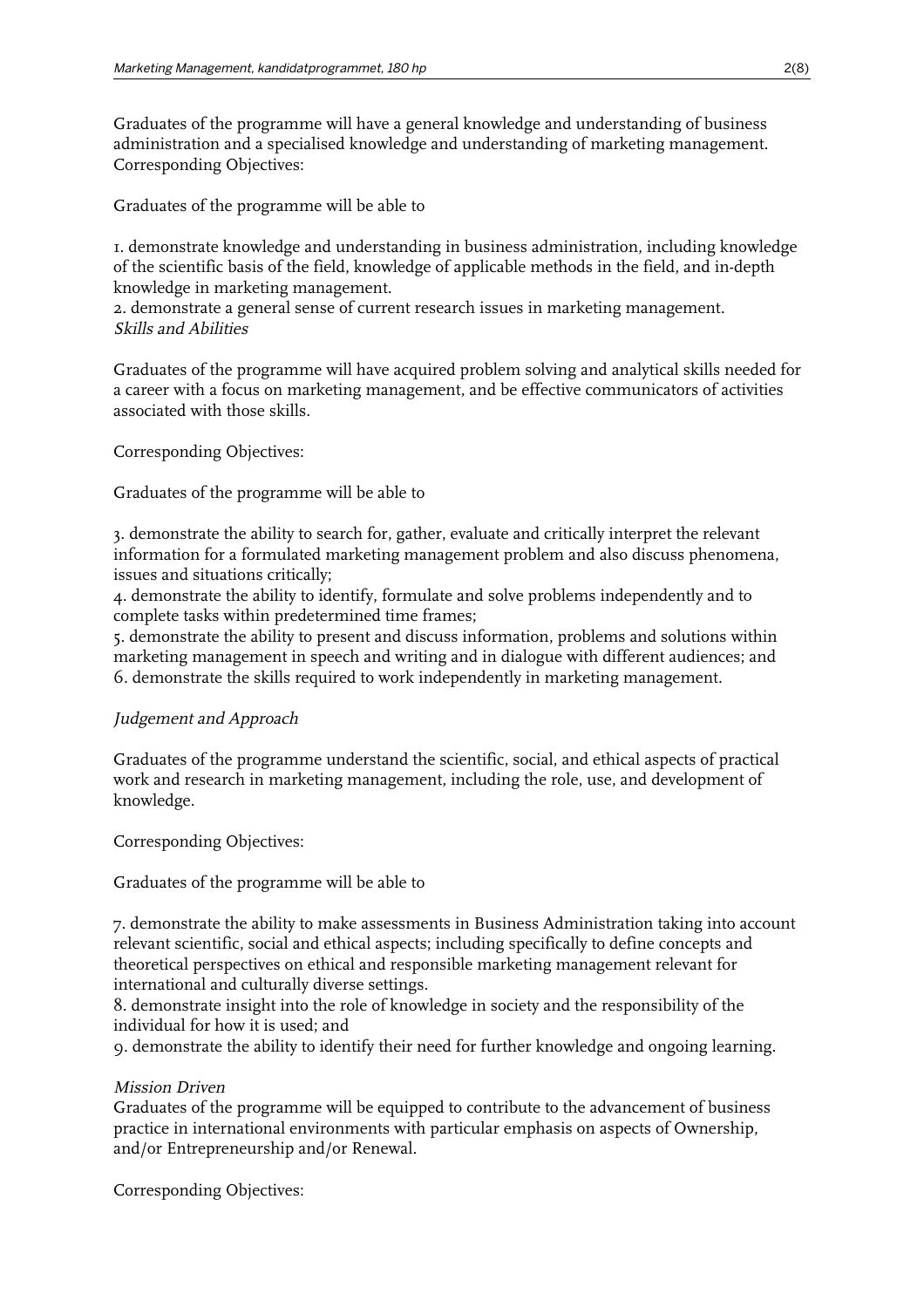Graduates of the programme will be able to

10. demonstrate knowledge of marketing management for business renewal in national and international markets.

The above is in accordance with the intended learning outcomes set for a Bachelor of Science degree in the Swedish Higher Education Ordinance and JIBS mission.

#### Innehåll

Marketing Management is a programme for anyone interested in a career as leader in the areas of marketing - including business development, logistics, sales, and communication. For this reason, the core of the programme is business administration with a distinct emphasis on marketing and leadership. The programme also places special emphasis on the international aspects of contemporary markets and entitles students to study abroad for one semester. All courses are taught in English and the fact that JIBS programmes are open to students from around the World, reinforces the international atmosphere.

The first two years of study are focused on basic courses in business administration and economics to educate students about the key functions in regards to business as well as the market. In accordance to the programme aim, several of these courses are specifically designed to provide students with a broad understanding of the various parts of marketing management. To enable graduates to take the lead in projects, courses specifically aimed at providing a foundation in this area are also included.

The following paragraphs outline the mandatory courses of the program: Semester 1

The course *Foundations of Marketing* introduces the student to the core components of marketing and the components of marketing strategy. This includes the marketing management process, marketing as a cross-functional process, the need for and use of information in marketing, marketing in theory and practice in the light of business ethics, growth and renewal.

The parallel course Communication in a cross-cultural context introduces students to theories and concepts of intercultural communication. It enables students to apply these to practical situations in international entrepreneurial and business environments and cultural settings.

The course Basic Financial Accounting aims to equip students with basic knowledge in accounting theory and practice to be applied in a business entity. As an introductory course it is designed to give an overall picture of the accounting cycle and to help students understand more advanced accounting. Important topics covered during the course include basic financial accounting concepts according to the International Accounting Standards Board (IASB), recording of selected business transactions, preparation of annual accounts and annual reports and an introduction to financial statements.

In the parallel course Principles of Project Management, students will be introduced to the issues in the management of projects, and an appreciation of the complexities involved in managing them within the constraints of time, cost and performance. It starts with the basics of project management framework and then will move to its knowledge areas in order to develop the skills for effective planning of projects to deliver products, processes and services on time

#### Semester 2

The course Organizing and Leading in a Sustainable World introduces students to different theories and concepts. . Included in this focus is to appraise the importance and significance of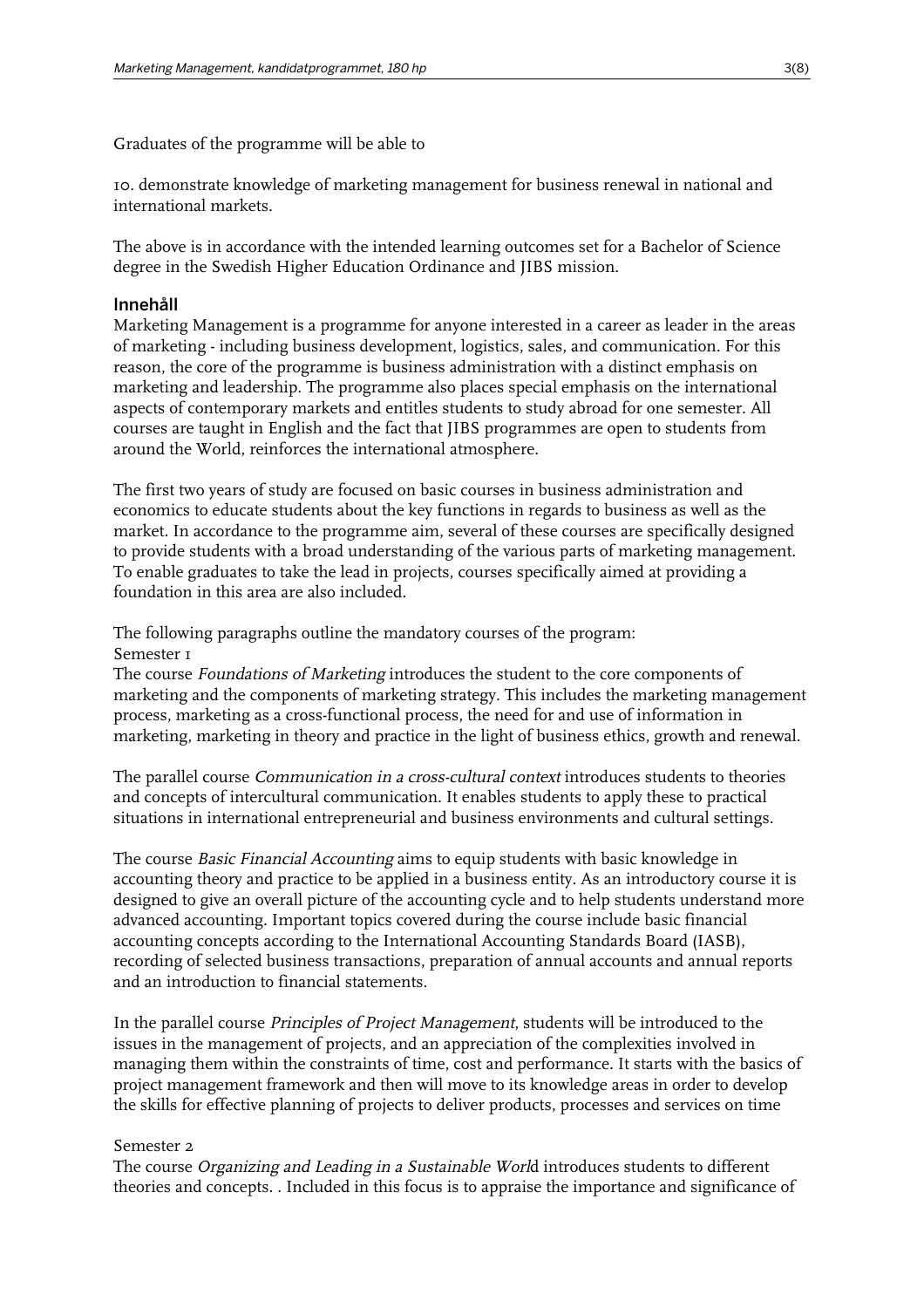sustainability and ethical challenges, including gender, diversity, and environmental responsibility. As part of the course, the students work with a project in which they identify and evaluate organizational and leadership opportunities. This project exhibits a rich variety of international contexts in which theories and models are applied.

The purpose of the parallel course *Supply Chain Management* is to introduce students to the basic principles and practices of supply chain management in a local and global context. Topics include the identification and functioning of the members of the supply chain, and how they interact for efficiency and profitability using resources and people.

The course Marketing Communication gives a broad introduction to marketing communication as professional and academic covering the theories, methods and working processes which underpins marketing communication planning, execution and evaluation. Specific topics covered include target group analysis, communication strategy and objectives, communication tools and actors included the general marketing communication market as well as creative strategies, media choice and media planning.

The parallel course *Purchasing and sales* aims to the student's ability to work creatively and actively in purchasing and sales, specifically in relevant techniques and methods for purchasing and sales. Important parts of the course include sales (including complex sales), the changing role of purchasing, entry strategies, sales methods, and the evaluation of buyer/seller relationships, strategic purchasing and ethics involved in these transactions. Organization and Leadership focuses on different theoretical frames in organization and leadership. Included in this focus is to appraise the importance and significance of gender, diversity and ethics. As part of the course, the students work with a project in which they identify and evaluate organizational and leadership problems. These projects exhibits a rich variety of international contexts in which theories and models are applied.

#### Semester 3

The course *Business Statistics I* supports the student's ability to perform empirical work. This is important for both courses in the second and the third year including the thesis course at the end of the third year. The students are trained to use a variety of statistical measures and models, scientific perspectives and methods for generating, analysing and interpreting material from studies of organizations that operate in national as well as international contexts.

The parallel course Customer-centric marketing in new ventures introduces the student to entrepreneurial and marketing logics, that is to offer students content anchored in the idea of creating a value proposition that matches the selected customer segment start-ups and small firms. The content of the course is centered around four main aspects: 1) the nexus of value proposition and customer segment, 2) understanding consumers and 3) novel marketing tools and techniques suitable for start-ups and small firms, and 4) launching an entrepreneurial venture. The course immediately involves students in one of the key areas of focus at JIBS, entrepreneurship.

The course Business Digitalization presents basic knowledge of transformation of companies resulting in business that incorporate e-commerce and on-line business activities. Topics covered include the marketing and business models brought by the Internet, the legal aspects associated with the Internet such as contract law, consumer protection, intellectual property rights and taxation as well as the electronic commerce infrastructure, the principles for electronic payments and interface design.

The parallel course Microeconomic Principles and Mathematics for Economics focuses on core principles in microeconomics, which includes consumer behaviour in goods and factor markets,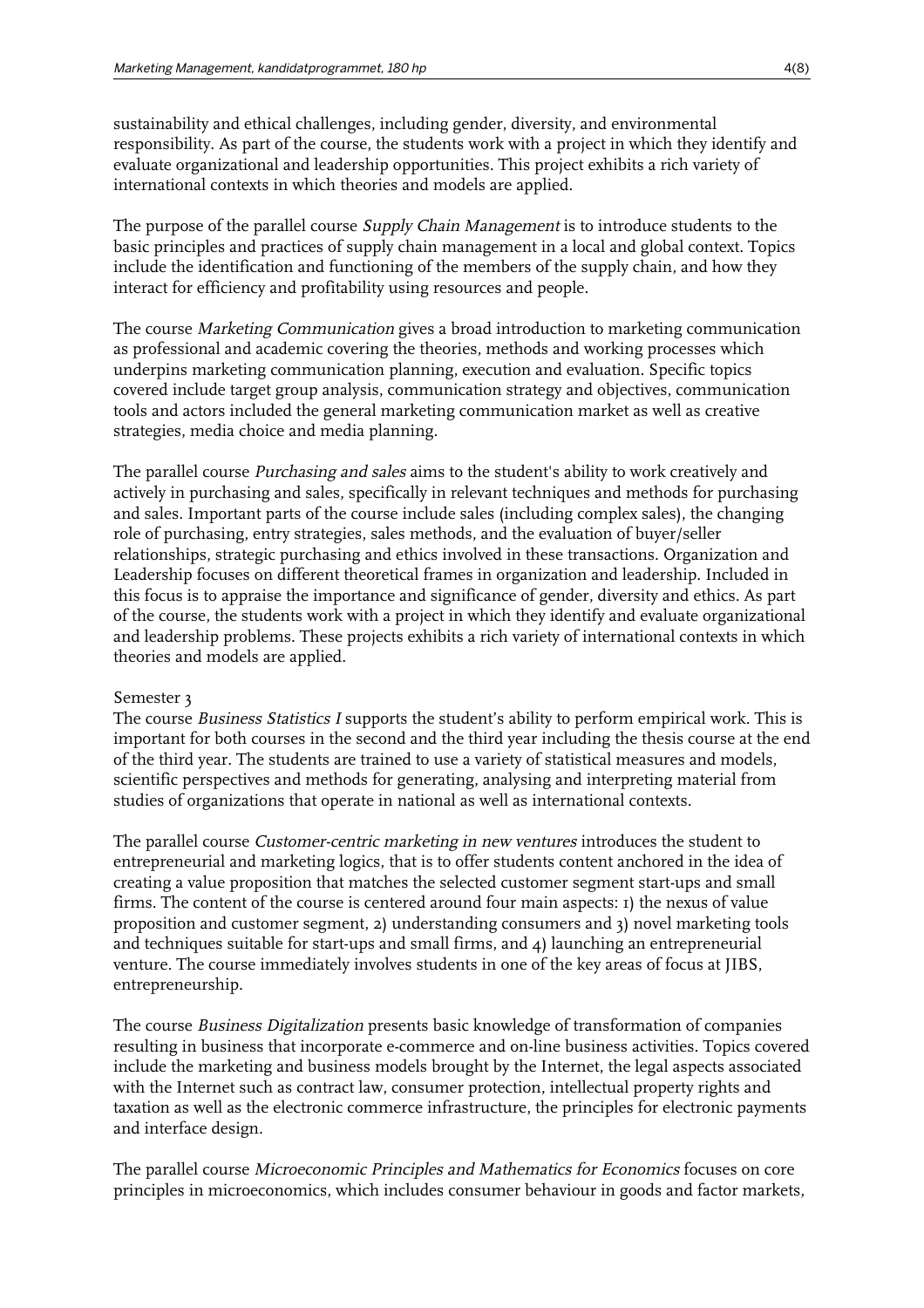producer behaviour in goods and factor markets, different market forms such as perfect competition and monopoly, the foundation of welfare theory, the cause and effect of market failure, allocation and distribution effects from taxation and externalities and their effect.

#### Semester 4

The course Corporate Finance I teaches student to use the right methods for making optimal financing and investment decisions. The course introduces students to the fundamental concept of the time value of money, relationship between risk and return, and short- and long-term financial planning. It builds on prior knowledge from financial accounting and statistics courses. It also stresses the importance of ethical behaviour of managers and the European corporate governance principles. The Swedish guidelines for good Corporate Governance practices have also been included into the course material. Electronic learning materials have been integrated into the course, enabling the students to exercise calculation tasks at home.

The parallel course Responsible Enterprise provides a valuable contribution to the programme by highlighting the importance of applying ethical and sustainability principles to key areas of business practice and providing a theoretical foundation for ethical decision-making.

The course International Marketing begins with an overview of the theoretical bases of international marketing. These include international trade theories, export behaviour theories and motives, network models and the international environmental factors that influence the firm such as cultural, political and legal. Following this, the main planning and strategic international marketing decisions are examined. This includes the selection of international markets and entry modes. Finally, the tactical international marketing decisions such as pricing, financing, supply chain and promotion activities are presented.

The parallel course Research methods, Design, Implementation and Analysis provides the student with the necessary knowledge and skills needed to plan, develop and analyse research. Topics include epistemology, literature review, the research process (including the various research methodologies) and interpretation of the research findings.

#### Semester 5

During this semester, students have the chance to personalize their degree. In the fifth semester, students study elective courses,either abroad or at JIBS or do an internship. Should students study abroad, students need to take 30 credits including 7.5 credits in Business Administration preferably at a G2F level. In the elective semester, students can alternatively choose to take 15 credits in Economics at JIBS or abroad if they wish to obtain a Bachelor of Science in Business and Economics with a major in Business Administration. Overall the recommendation is to select courses within the specialization but some complementary topics might be relevant, given students' personal preferences, further studies, and career-plans. Students are recommended to choose courses within the fields of business administration, economics, statistics, economic geography, commercial law and language. Students choose the courses at a partner university in coordination with JIBS faculty, and accreditation of the courses is also conducted by JIBS faculty. An option to international exchange is to stay at JIBS, with the same limitation on types of courses as there are for students studying abroad. The elective semester at JIBS can include an academic internship of 7,5 or 15 credits as part of the course package.

#### Semester 6

During the sixth and final semester the degree is further individualized through a Bachelor thesis. Each student is required to write a 15 credit thesis in business administration, with a special focus on marketing, under the supervision of a tutor knowledge able in the subject area of the student's thesis. In parallel to the thesis work, students are required to take a course in Marketing Law and a specialist marketing course (Brand Management).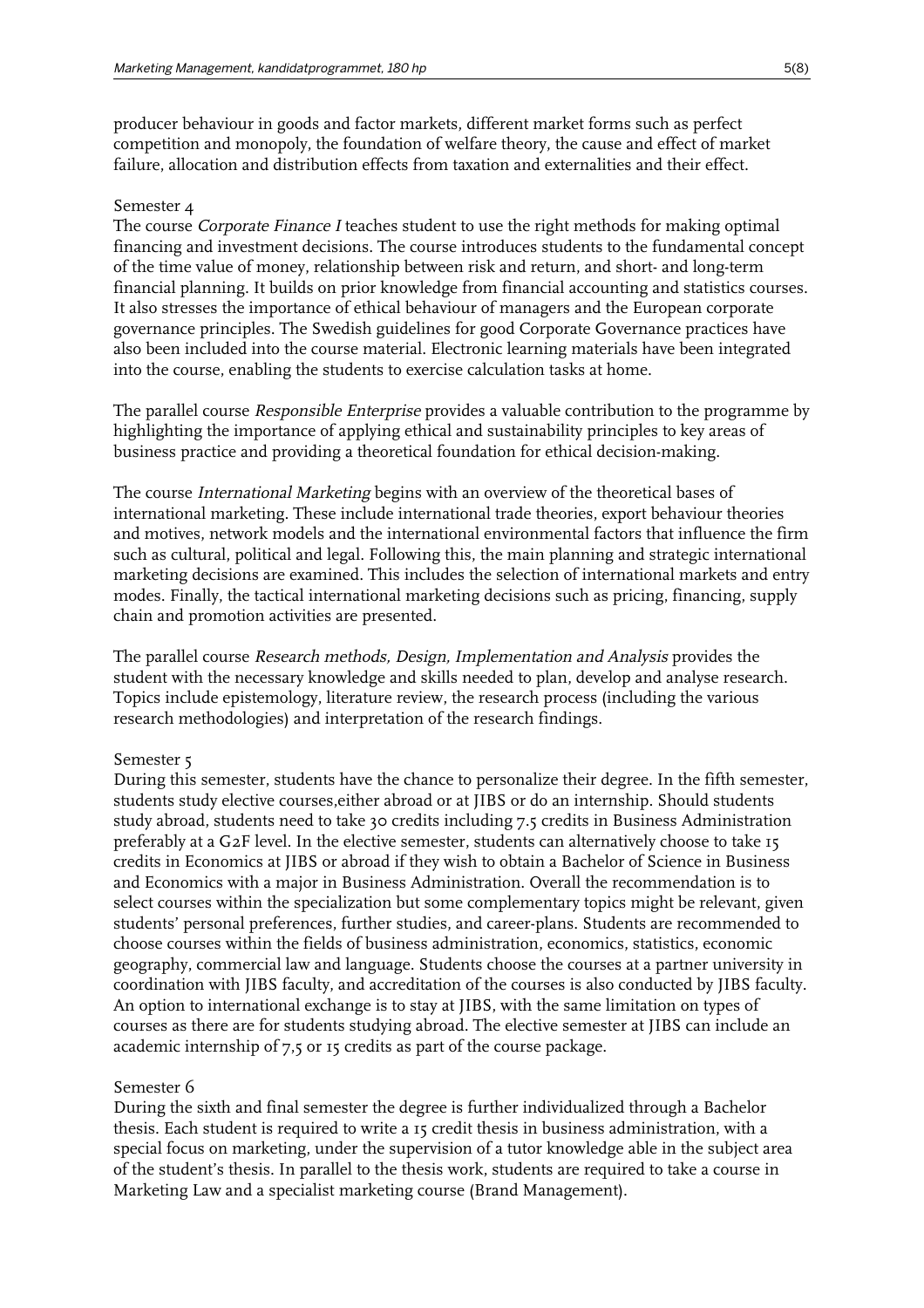The course International Marketing Law and Consumer Protection embraces general rules concerning establishment of companies, marketing and competition, as well as consumer protection and concerns both private law and public law. Other areas of interest are contract law, tort law and intellectual property law (such as branding and trade marks).

The course Brand Management provides the foundations of brand management. It aims to provide understanding for the logic behind and rationale for branding, as well as knowledge and competence for managing brands – be it for B2B or B2C markets and towards internal audiences. For marketing managers, Brand Management provides the link between the organisation (and marketing activities) and the final consumer while also playing a role in business marketing.

#### Kurser

| Kursbenämning                                                 | Hp  | Huvudområde                         | Fördjupning      | <b>Kurskod</b> |
|---------------------------------------------------------------|-----|-------------------------------------|------------------|----------------|
| <b>Bachelor Thesis in Business</b><br>Administration          | 15  | Företagsekonomi                     | G <sub>2E</sub>  | JBTP17         |
| <b>Basic Financial Accounting</b>                             | 7,5 | Företagsekonomi                     | G1N              | ACBG13         |
| <b>Brand Management</b>                                       | 7,5 | Företagsekonomi                     | G <sub>2F</sub>  | JBMN14         |
| <b>Business Digitalization</b>                                | 7,5 | Informatik                          | G1F              | JBDK18         |
| <b>Business Statistics 1</b>                                  | 7,5 | <b>Statistik</b>                    | G1N              | FSFG13         |
| Communication in a Cross-Cultural<br>Context                  | 7,5 | Företagsekonomi                     | G1N              | JCCG19         |
| Corporate Finance 1                                           | 7,5 | Företagsekonomi,<br>Nationalekonomi | G1F              | FSAK13         |
| Customer-centric Marketing in New<br>Ventures                 | 7,5 | Företagsekonomi                     | G <sub>2F</sub>  | JCMG12         |
| <b>Foundations of Marketing</b>                               | 7,5 | Företagsekonomi                     | G1N              | JFGG11         |
| <b>International Marketing</b>                                | 7,5 | Företagsekonomi                     | G <sub>2F</sub>  | MLIN13         |
| International Marketing Law and<br><b>Consumer Protection</b> | 7,5 | Handelsrätt                         | G1N              | JIMG14         |
| Marketing Communication                                       | 7,5 | Företagsekonomi                     | G1F              | JMCK18         |
| Microeconomic Principles                                      | 7,5 | Nationalekonomi                     | G1N              | JMIG12         |
| Organizing and Leading in a<br>Sustainable World              | 7,5 | Företagsekonomi                     | G1N              | JOSG10         |
| Principles of Project Management                              | 7,5 | Företagsekonomi                     | G <sub>1</sub> N | MGBG13         |
| <b>Purchasing and Sales</b>                                   | 7,5 | Företagsekonomi                     | G1F              | MLDK13         |
| Research Methods: Design,<br>Implementation and Analysis      | 7,5 | Företagsekonomi                     | G1F              | JRMK14         |
| Responsible Enterprise                                        | 7,5 | Företagsekonomi                     | G <sub>2F</sub>  | JREN10         |
| Supply Chain Management                                       | 7,5 | Företagsekonomi                     | G1F              | MLCK13         |

#### Obligatoriska kurser

#### Valbara kurser

| Kursbenämning                                 | Hp  | Huvudområde     | Fördjupning   Kurskod |               |
|-----------------------------------------------|-----|-----------------|-----------------------|---------------|
| Business Statistics 2 <sup>1</sup>            | 7.5 | Statistik       | ⊦G1F                  | <b>JB2K17</b> |
| Business to Business Marketing <sup>1</sup>   | 7,5 | Företagsekonomi | G <sub>2F</sub>       | MLGN13        |
| Leadership <sup>1</sup>                       | 7.5 | Företagsekonomi | G <sub>2F</sub>       | MGHN13        |
| Service Management and Marketing <sup>1</sup> | 7,5 | Företagsekonomi | G <sub>2F</sub>       | MLFN13        |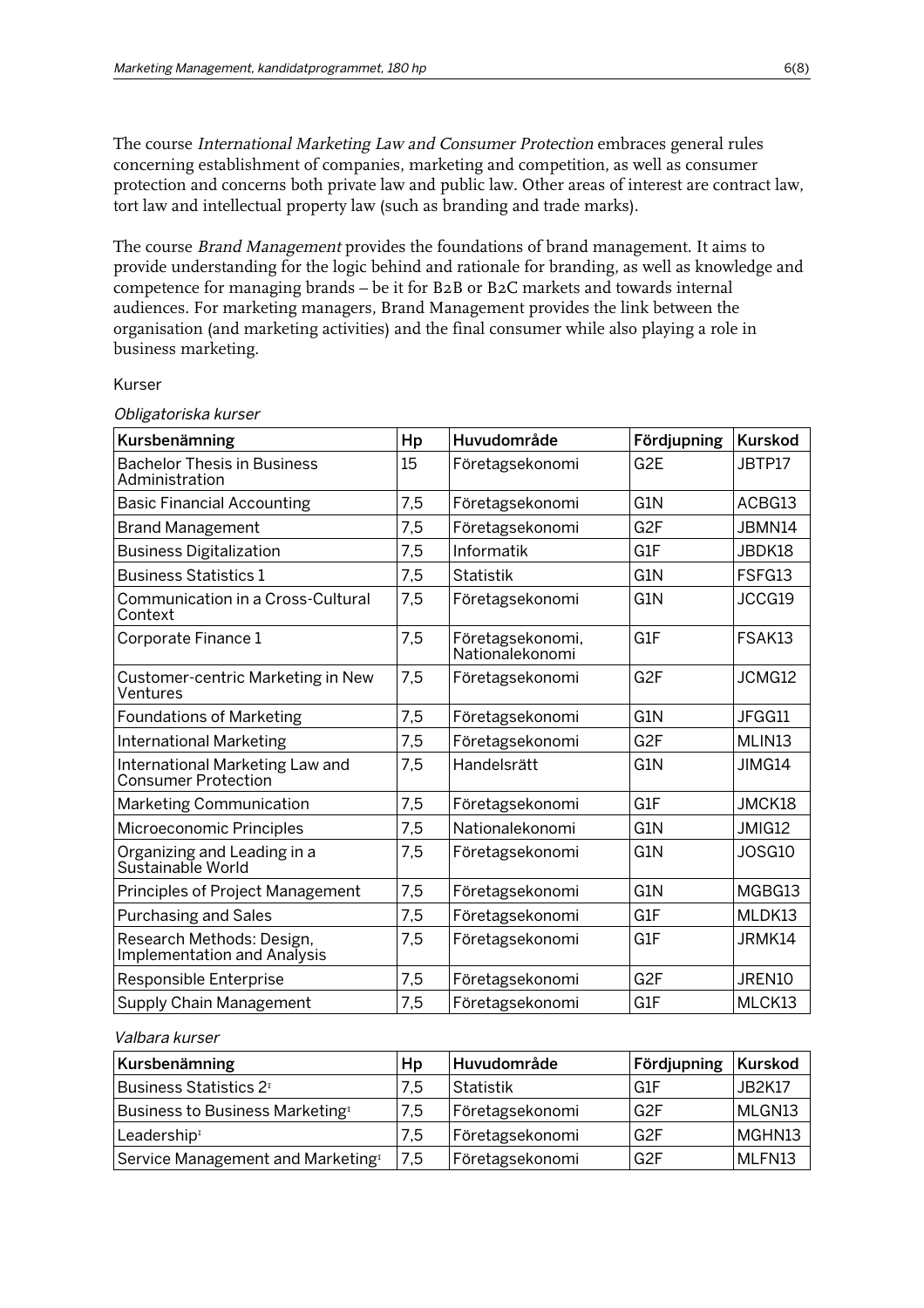#### Valfria högskolepoäng

1) In Semester 5, students have options for courses either at JIBS or through exchange. The courses noted during this period are default courses at JIBS if the students do not participate in exchange, academic internship or actively select other courses.

#### Programöversikt  $\lambda$ rekurs 1

| AI SNUIS 1                                              |                                             |                                                          |                                                         |  |
|---------------------------------------------------------|---------------------------------------------|----------------------------------------------------------|---------------------------------------------------------|--|
| Termin 1                                                |                                             | Termin 2                                                 |                                                         |  |
| Period 1                                                | Period 2                                    | Period 3                                                 | Period 4                                                |  |
| Communication in a Cross-<br>  Cultural Context, 7,5 hp | Basic Financial Accounting,<br>7.5 hp       | Organizing and Leading in a<br>Sustainable World, 7,5 hp | Marketing Communication,<br>7.5 hp                      |  |
| Foundations of Marketing,<br>7.5 hp                     | Principles of Proiect<br>Management, 7,5 hp | 7.5 <sub>hp</sub>                                        | Supply Chain Management,   Purchasing and Sales, 7,5 hp |  |

#### Årskurs 2

| Termin 3                                              |                                     | Termin 4                          |                                                                     |  |
|-------------------------------------------------------|-------------------------------------|-----------------------------------|---------------------------------------------------------------------|--|
| Period 1                                              | Period 2                            | Period 3                          | Period 4                                                            |  |
| Business Statistics 1, 7,5 hp                         | Business Digitalization, 7,5<br>hp  | Corporate Finance 1, 7,5 hp       | International Marketing, 7,5<br>hp                                  |  |
| Customer-centric Marketing<br>in New Ventures, 7,5 hp | Microeconomic Principles,<br>7.5 hp | Responsible Enterprise, 7,5<br>hp | Research Methods: Design,<br>Implementation and<br>Analysis, 7,5 hp |  |

### Årskurs 3

|                                                       | Termin 5                                                  | Termin 6                                                                       |                          |  |
|-------------------------------------------------------|-----------------------------------------------------------|--------------------------------------------------------------------------------|--------------------------|--|
| Period 2<br>Period 1                                  |                                                           | Period 3                                                                       | Period 4                 |  |
|                                                       | Valfria poäng, 30,00 hp                                   | International Marketing Law<br>  and Consumer Protection,<br>7.5 <sub>hp</sub> | Brand Management, 7,5 hp |  |
| <b>Business to Business</b><br>Marketing $I$ , 7,5 hp | Business Statistics 2 <sup>1</sup> , 7.5<br>hp            | Bachelor Thesis in Business Administration, 15 hp                              |                          |  |
| Leadership $\frac{1}{2}$ , 7,5 hp                     | Service Management and<br>Marketing <sup>I</sup> , 7,5 hp |                                                                                |                          |  |

### Undervisning och examination

To pass a course, the student needs to fulfill all the course requirements. Examination will be executed by written exam, oral exam or term papers. Different methods of examination can be used within a single course. The student will be offered examination opportunities in accordance with document: Regulations and Guidelines for first, second and third cycle education at Jönköping University. Mandatory workshops and assignments can figure within the frame of the course. All courses offered by JIBS will be graded according to the following six levels: A-E constitutes a pass and FX or F is equal to a fail. The grades Pass or Fail can also be used for selected examinations.

### Förkunskapskrav

Grundläggande behörighet samt Matematik 3b eller 3c, Samhällskunskap 1b eller 1a1+1a2, Engelska 6.

### Villkor för fortsatta studier

To be eligible for study abroad, the student should, at the time of the study abroad application, have completed at least 75 percent of the programme course credits scheduled prior to the study abroad.

The following requirement need to be met for students to proceed to the next academic year within the program.

• For academic years 2 and 3, within the programme, the student may not fall behind more than 30 credits.

## Examenskrav